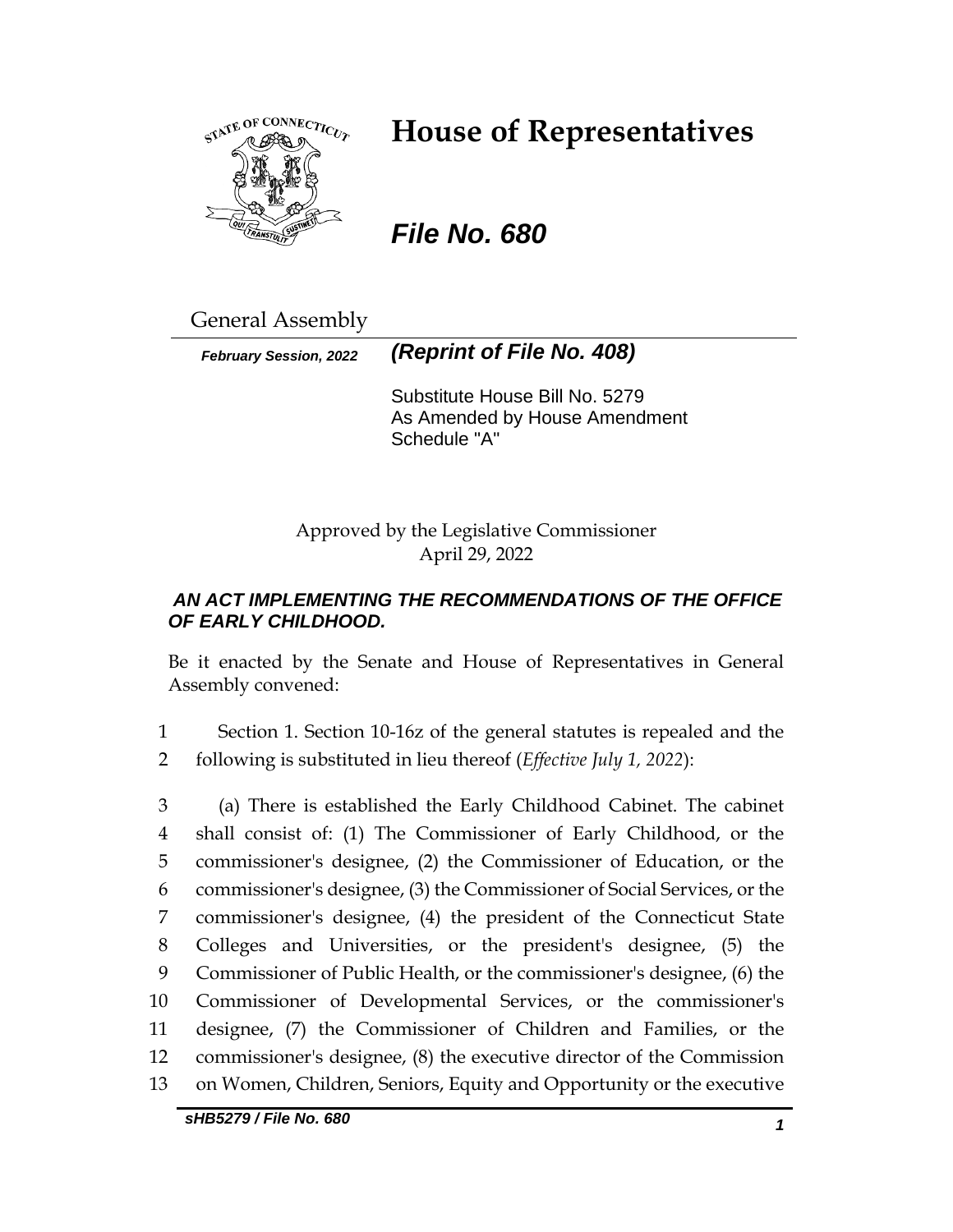director's designee, (9) the project director of the Connecticut Head Start State Collaboration Office, (10) a parent or guardian of a child who attends or attended a school readiness program appointed by the minority leader of the House of Representatives, (11) a representative of a local provider of early childhood education appointed by the minority leader of the Senate, (12) a representative of the Connecticut Family Resource Center Alliance appointed by the majority leader of the House of Representatives, (13) a representative of a state-funded child care center appointed by the majority leader of the Senate, (14) two appointed by the speaker of the House of Representatives, one of whom is a member of a board of education for a town designated as an alliance district, as defined in section 10-262u, and one of whom is a parent who has a child attending a school in an educational reform district, as defined in section 10-262u, (15) two appointed by the president pro tempore of the Senate, one of whom is a representative of an association of early education and child care providers and one of whom is a representative of a public elementary school with a prekindergarten program, (16) **[**eight**]** ten appointed by the Governor, one of whom is a representative of the Connecticut Head Start Association, one of whom is a representative of the business community in this state, one of whom is a representative of the philanthropic community in this state, one of whom is a representative of the Connecticut State Employees Association, one of whom is an administrator of the child care development block grant pursuant to the Child Care and Development Block Grant Act of 1990, one of whom is responsible for administering grants received under section 1419 of Part B of the Individuals with Disabilities Education Act, 20 USC 1419, as amended from time to time, one of whom is responsible for administering the provisions of Title I of the Elementary and Secondary Education Act, 20 USC 6301 et seq., **[**and**]** one of whom is responsible for coordinating education services to 44 children and youth who are homeless, one of whom is a licensed family child care home provider and a member of a staffed family child care 46 network identified by the Commissioner of Early Childhood, and one of 47 whom is a parent recommended by a parent advisory group that has been appointed by the Commissioner of Early Childhood, (17) the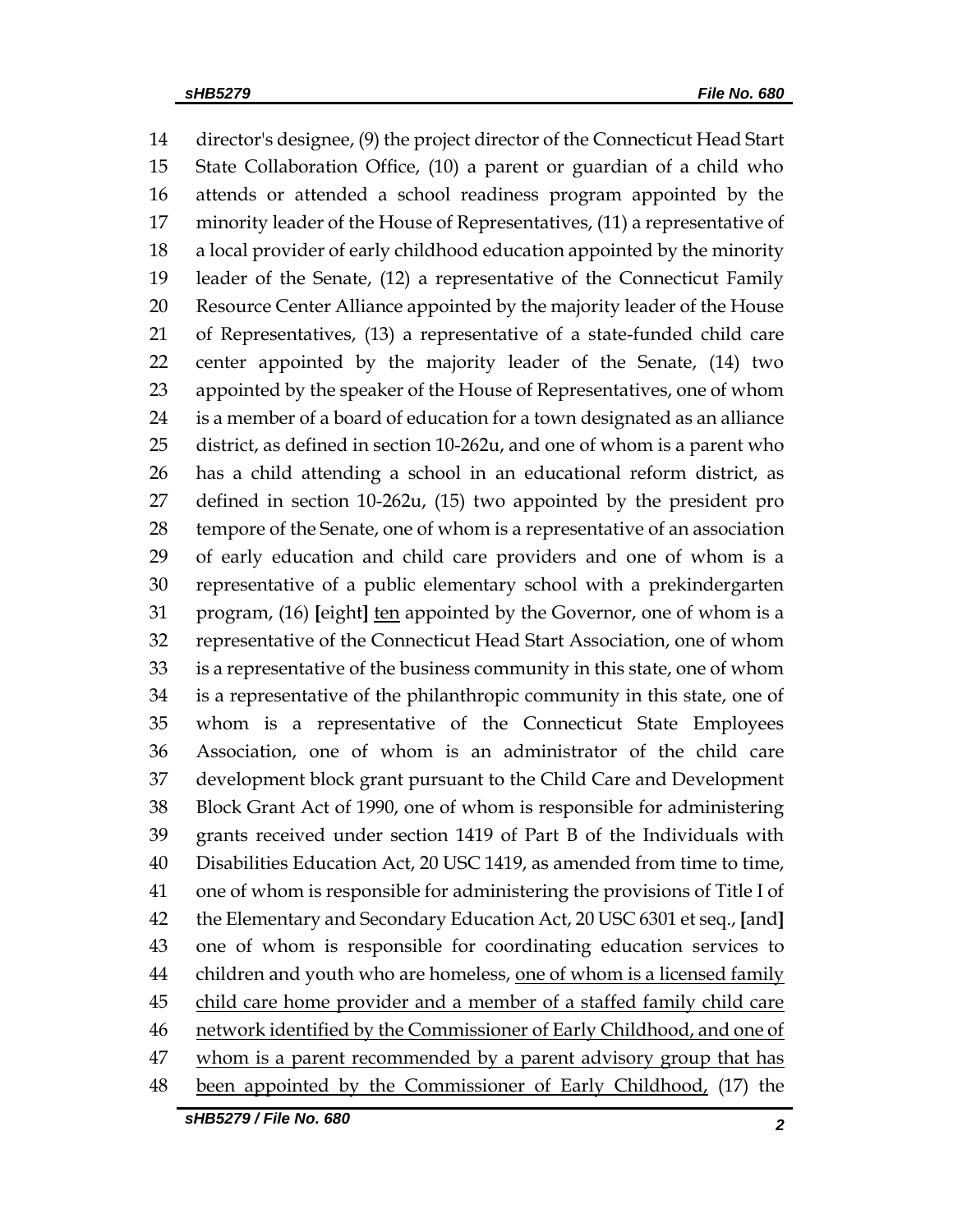Secretary of the Office of Policy and Management, or the secretary's designee, (18) the Lieutenant Governor, or the Lieutenant Governor's designee, (19) the Commissioner of Housing, or the commissioner's designee, and (20) the Commissioner of Mental Health and Addiction Services, or the commissioner's designee.

 (b) The Commissioner of Early Childhood shall serve as a cochairperson of the cabinet. The other cochairperson of the cabinet shall be appointed from among its members by the Governor. The cabinet shall meet at least quarterly. Members shall not be compensated 58 for their services,  $\left[$ . Any member who fails to attend three consecutive meetings or who fails to attend fifty per cent of all meetings held during any calendar year shall be deemed to have resigned from the cabinet**]**  61 except the following members, who are parents or guardians, may, 62 within available appropriations, be compensated for any time and travel 63 related to meetings of the cabinet: (1) The parent or guardian of a child who attends or attended a school readiness program and was appointed by the minority leader of the House of Representatives under subdivision (10) of subsection (a) of this section, (2) the parent who has a child attending a school in an educational reform district, as defined in section 10-262u, and was appointed by the speaker of the House of Representatives under subdivision (14) of subsection (a) of this section, and (3) the parent who was recommended by a parent advisory group and appointed by the Governor under subdivision (16) of subsection (a) of this section.

*sHB5279 / File No. 680 3* (c) Within available resources, the Early Childhood Cabinet shall (1) advise the Office of Early Childhood, established pursuant to section 10- 500, (2) not later than December 1, 2009, and annually thereafter, develop an annual plan of action that assigns the appropriate state agency to complete the tasks specified in the federal Head Start Act of 2007, P.L. 110-134, as amended from time to time, and (3) not later than March 1, 2010, and annually thereafter, submit an annual state-wide strategic report, pursuant to said federal Head Start Act, in accordance with the provisions of section 11-4a, addressing the progress such agencies have made toward the completion of such tasks outlined under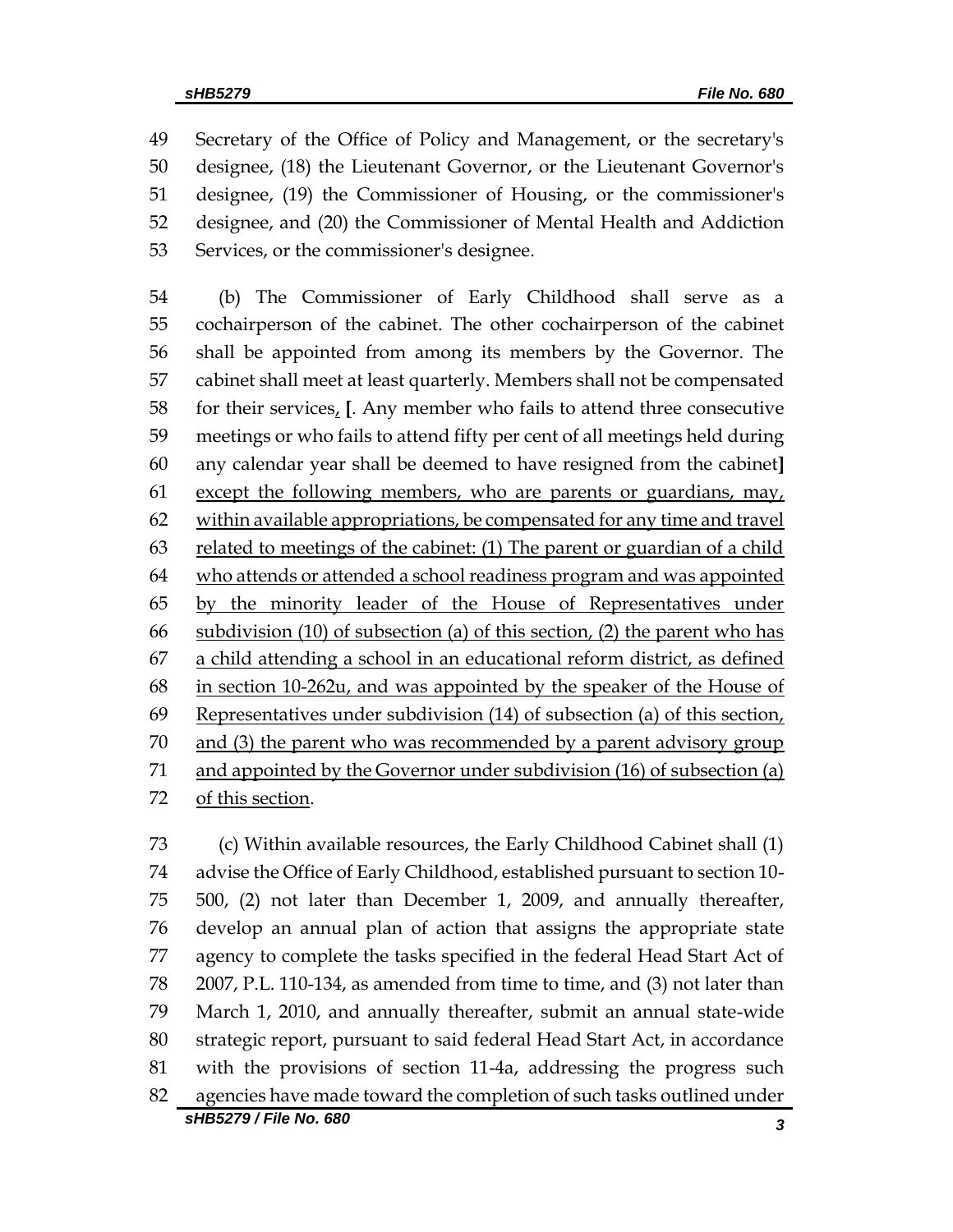said federal Head Start Act and this subsection to the Governor and the

joint standing committees of the General Assembly having cognizance

of matters relating to education and human services.

 (d) The Early Childhood Cabinet shall be within the Office of Early Childhood for administrative purposes only.

 Sec. 2. Subsection (b) of section 17b-749k of the 2022 supplement to the general statutes is repealed and the following is substituted in lieu thereof (*Effective from passage*):

 (b) The Commissioner of Early Childhood shall, within available appropriations, require any relative who provides child care services to a child and who receives a child care subsidy from the Office of Early Childhood, to submit to a check of (1) the National Sex Offender Public Website maintained by the United States Department of Justice and the registry established and maintained pursuant to section 54-257, (2) the state child abuse registry established pursuant to section 17a-101k, and (3) the **[**Connecticut On-Line Law Enforcement Communication Teleprocessing System**]** Connecticut Criminal History Request System maintained by the Department of Emergency Services and Public Protection. If such check reveals that the name of any such relative appears in such databases, on said registry or in said system, the commissioner may require such relative to submit to state and national criminal history records checks conducted in accordance with section 29-17a.

 Sec. 3. Section 10-520b of the general statutes is repealed and the following is substituted in lieu thereof (*Effective from passage*):

*sHB5279 / File No. 680 4* The Office of Early Childhood, upon receipt of a proper application and in a manner prescribed by the Commissioner of Early Childhood, shall issue an early childhood teacher credential to any person who holds (1) an associate degree with a concentration in early childhood education from an institution of higher education that is regionally accredited, provided such associate degree program is approved by (A) the Board of Regents for Higher Education or the Office of Higher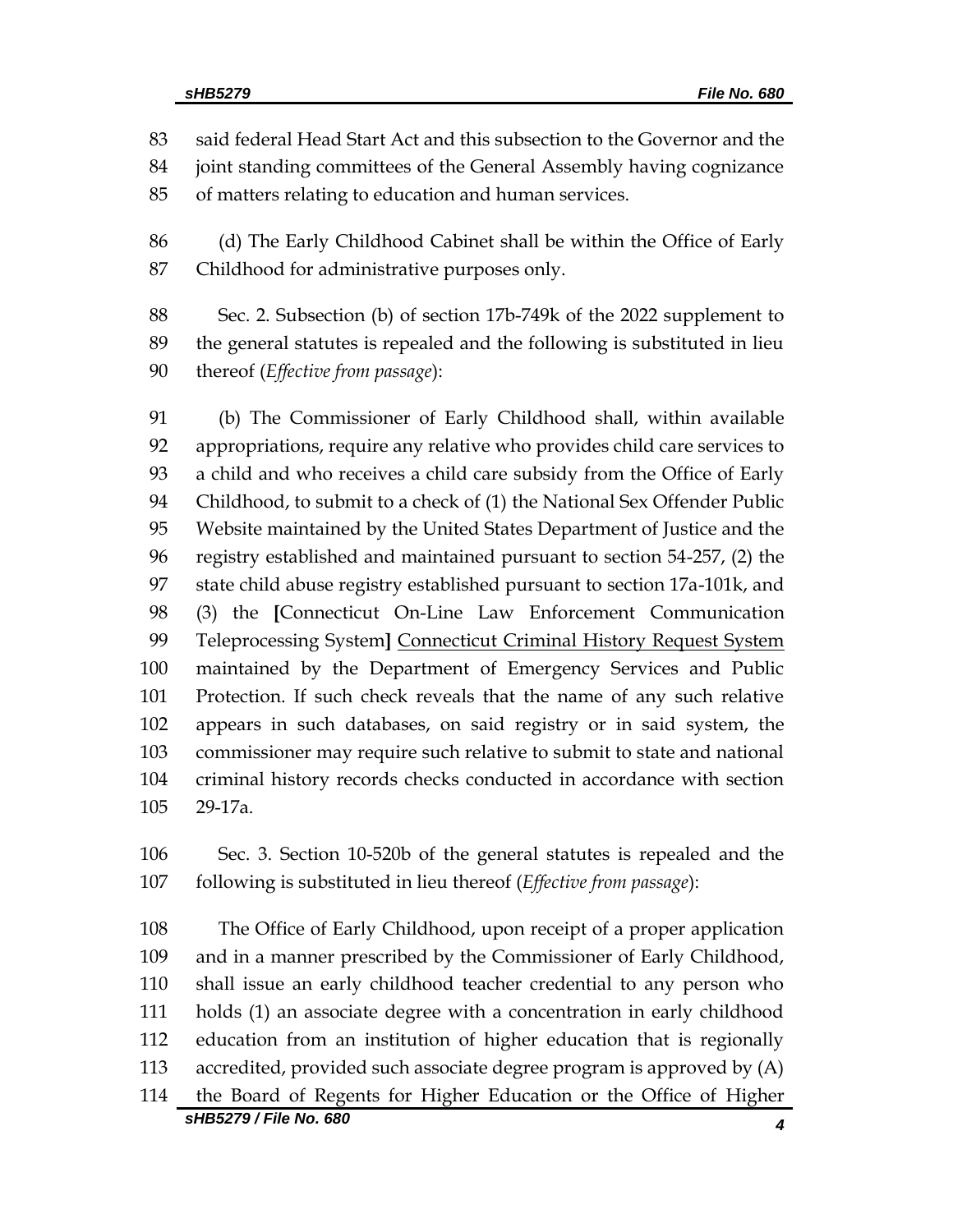Education, and (B) the Office of Early Childhood, or (2) a bachelor's degree with a concentration in early childhood education from an institution of higher education that is regionally accredited, provided such bachelor's degree program is approved by (A) the Board of Regents for Higher Education or Office of Higher Education, and (B) the Office of Early Childhood. **[**Any early childhood teacher credential issued pursuant to subdivision (1) of this section shall be valid until June 30, 2021.**]** For purposes of this section, "concentration in early childhood 123 education" has the same meaning as provided in section 10-16p, as amended by this act.

 Sec. 4. Subsection (a) of section 10-16p of the 2022 supplement to the general statutes is repealed and the following is substituted in lieu thereof (*Effective July 1, 2022*):

 (a) As used in sections 10-16o to 10-16r, inclusive, 10-16u, 17b-749a and 17b-749c:

 (1) "School readiness program" means a nonsectarian program that (A) meets the standards set by the Office of Early Childhood pursuant to subsection (b) of this section and the requirements of section 10-16q, and (B) provides a developmentally appropriate learning experience of not less than four hundred fifty hours and one hundred eighty days for eligible children, except as provided in subsection (d) of section 10-16q;

 (2) "Eligible children" means children three and four years of age and children five years of age who are not eligible to enroll in school pursuant to section 10-15c, or who are eligible to enroll in school and will attend a school readiness program pursuant to section 10-16t;

*sHB5279 / File No. 680 5* (3) "Priority school" means a school in which forty per cent or more of the lunches served are served to students who are eligible for free or reduced price lunches pursuant to federal law and regulations, excluding such a school located in a priority school district pursuant to section 10-266p or in a former priority school district receiving a grant pursuant to subsection (c) of this section and, on and after July 1, 2001, excluding such a school in a transitional school district receiving a grant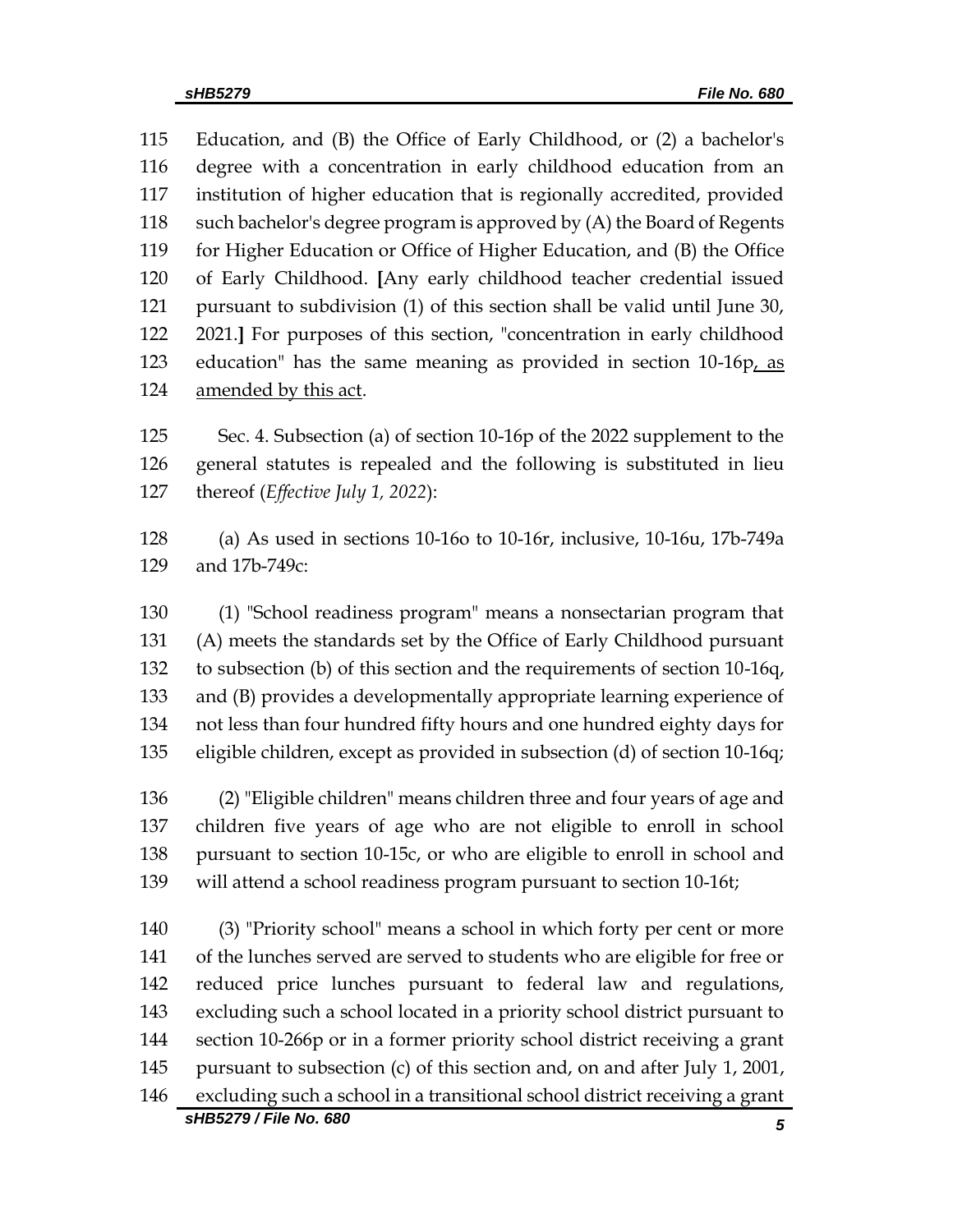pursuant to section 10-16u; (4) "Severe need school" means a school in a priority school district pursuant to section 10-266p or in a former priority school district in which forty per cent or more of the lunches served are served to students who are eligible for free or reduced price lunches; (5) "Accredited" means accredited by the National Association for the Education of Young Children, National Association for Family Child Care, a Head Start on-site program review instrument or a successor instrument pursuant to federal regulations, or otherwise meeting such criteria as may be established by the commissioner, unless the context otherwise requires; (6) "Year-round" means **[**fifty**]** forty-eight weeks per year, except as provided in subsection (d) of section 10-16q; (7) "Commissioner" means the Commissioner of Early Childhood; (8) "Office" means the Office of Early Childhood; (9) "Seeking accreditation" means a school readiness program seeking accreditation by the National Association for the Education of Young Children, National Association for Family Child Care or a Head Start on-site program review instrument or successor instrument pursuant to federal regulations, or attempting to meet criteria as may be established by the commissioner; and (10) "Concentration in early childhood education" means a program of study in early childhood education, including, but not limited to, early childhood education, child study, child development or human growth and development. This act shall take effect as follows and shall amend the following sections:

| Section 1         | July 1, 2022 | $10-16z$      |
|-------------------|--------------|---------------|
| Sec. <sup>o</sup> | from passage | $17b-749k(b)$ |
|                   |              |               |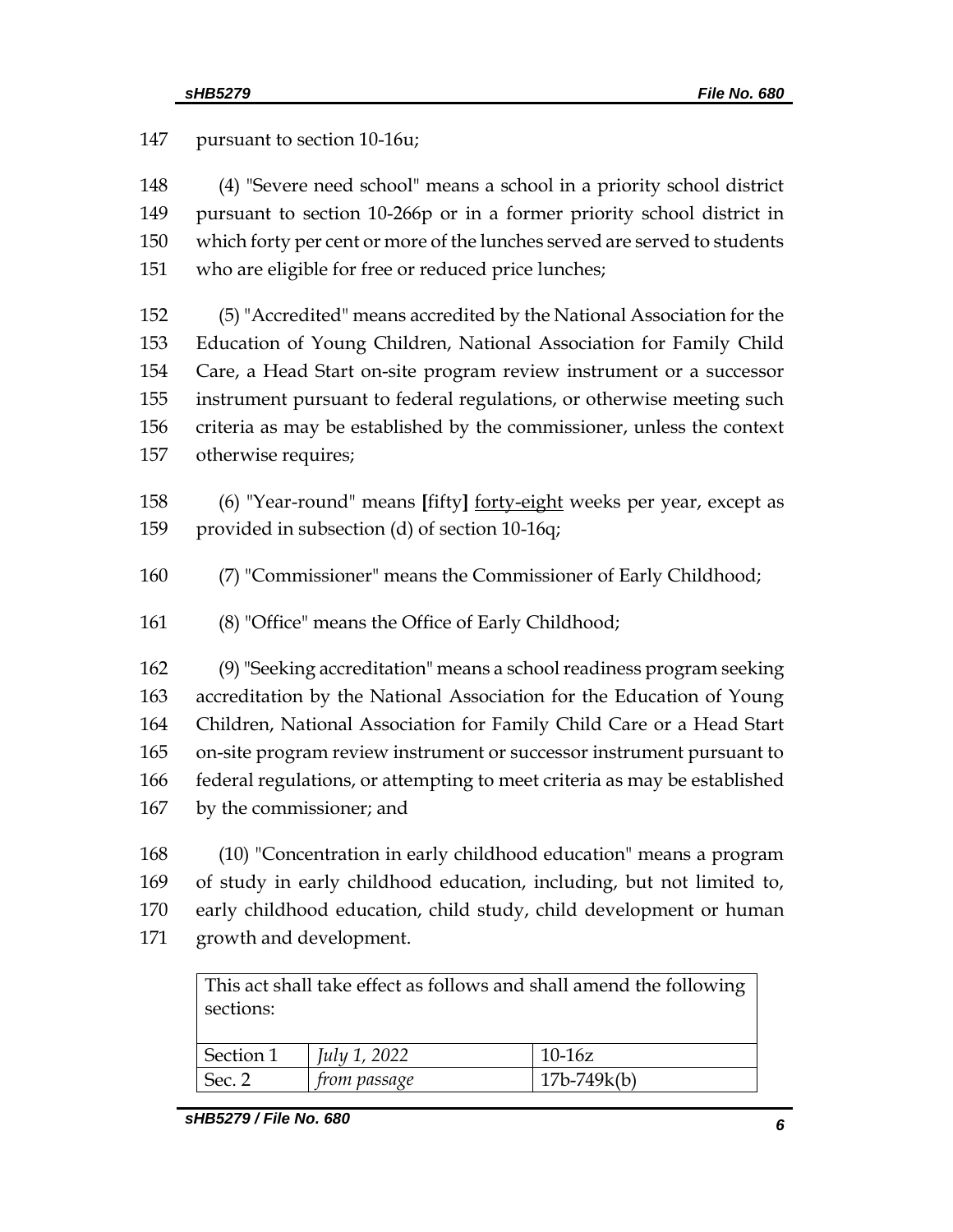| Sec. 3 | <i>from passage</i> | 10-520b     |
|--------|---------------------|-------------|
| Sec.   | 2022<br>lulu        | $10-16p(a)$ |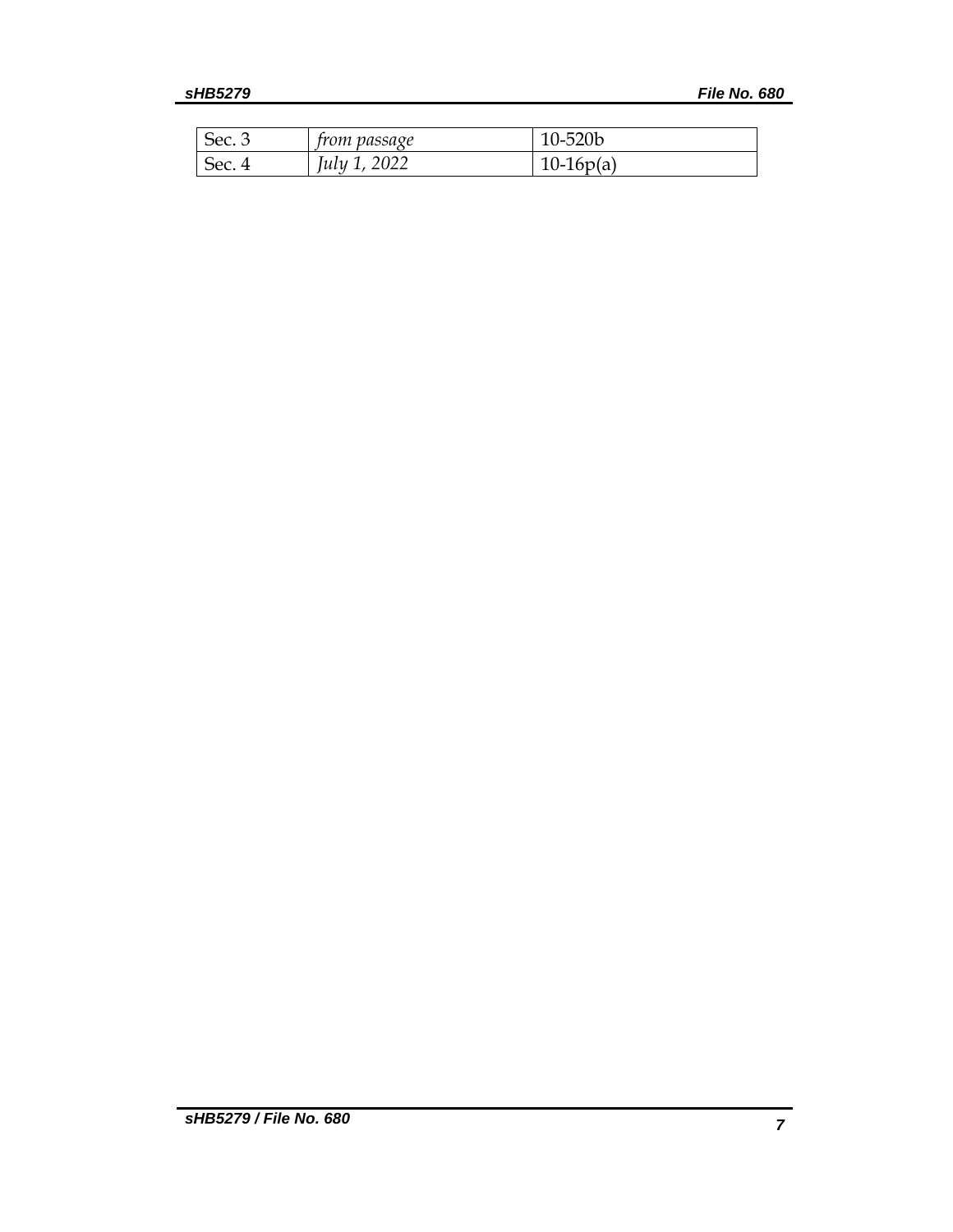*The following Fiscal Impact Statement and Bill Analysis are prepared for the benefit of the members of the General Assembly, solely for purposes of information, summarization and explanation and do not represent the intent of the General Assembly or either chamber thereof for any purpose. In general,*  fiscal impacts are based upon a variety of informational sources, including the analyst's professional knowledge. Whenever applicable, agency data is consulted as part of the analysis, however final *products do not necessarily reflect an assessment from any specific department.*

## *OFA Fiscal Note*

#### *State Impact:*

| <b>Agency Affected</b>                          | <b>Fund-Effect</b>     | FY 23 \$ | FY 24 \$ |  |
|-------------------------------------------------|------------------------|----------|----------|--|
| Office of Early Childhood                       | GF - Potential<br>Cost | Minimal  | Minimal  |  |
| $\cdots$ $\sim$ $\sim$ $\cdots$ $\sim$ $\cdots$ |                        |          |          |  |

Note: GF=General Fund

#### *Municipal Impact:* None

#### *Explanation*

The bill results in a potential minimal cost by allowing the Office of Early Childhood (OEC) to compensate parent members of the Early Childhood Cabinet for any time and travel related to meetings of the cabinet, within available appropriations. Any such costs are anticipated to be negligible.

The bill makes technical, conforming, and other changes that have no fiscal impact.

House "A" specifies the parent members eligible for compensation, which increases the associated potential minimal costs. The amendment also removes provisions related to family child care home staffing and enrollment requirements, which have no fiscal impact.

### *The Out Years*

The annualized ongoing fiscal impact identified above would continue into the future subject to inflation.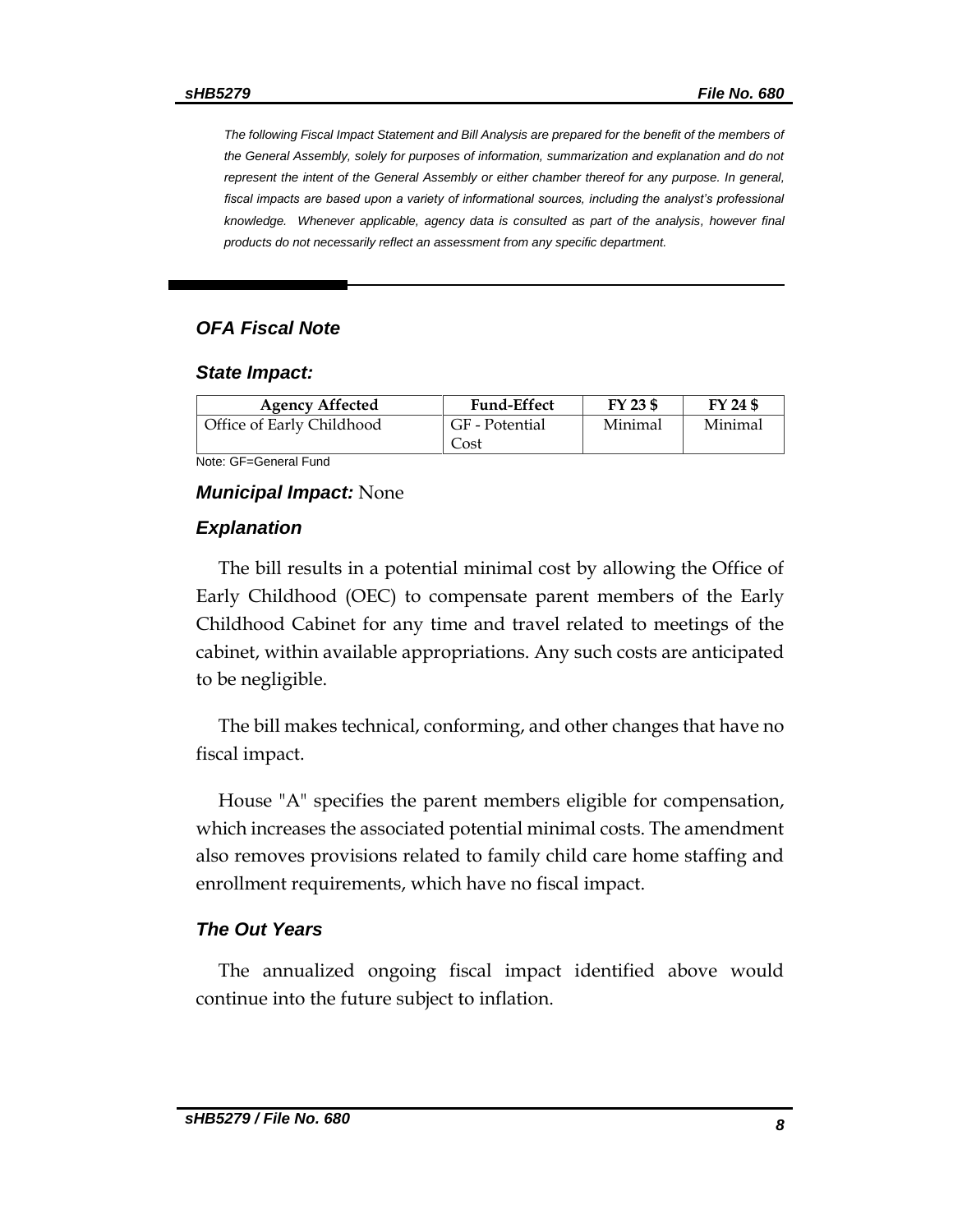## **OLR Bill Analysis**

**sHB 5279 (as amended by House "A")\***

# *AN ACT IMPLEMENTING THE RECOMMENDATIONS OF THE OFFICE OF EARLY CHILDHOOD.*

## **SUMMARY**

This bill makes the following changes in the early childhood education statutes:

- 1. expands the Early Childhood Cabinet's membership and changes its attendance and compensation requirements (§ 1);
- 2. makes a technical change to the criminal history records check system that certain child care providers who accept state child care subsidies must use (§ 2);
- 3. extends the validity of the early childhood teacher credential issued by the Office of Early Childhood (OEC) to certain people with associate degrees (§ 3); and
- 4. reduces the number of weeks a child care program must operate to be a "year-round" program, lowering the threshold from 50 to 48 weeks per year and impacting certain OEC program operations (§ 4).

The bill also makes technical and conforming changes.

\*House Amendment "A" adds a provision allowing all parent members of the Early Childhood Cabinet to be compensated and removes provisions that change family child care home staffing and enrollment requirements.

EFFECTIVE DATE: July 1, 2022, except the provisions on criminal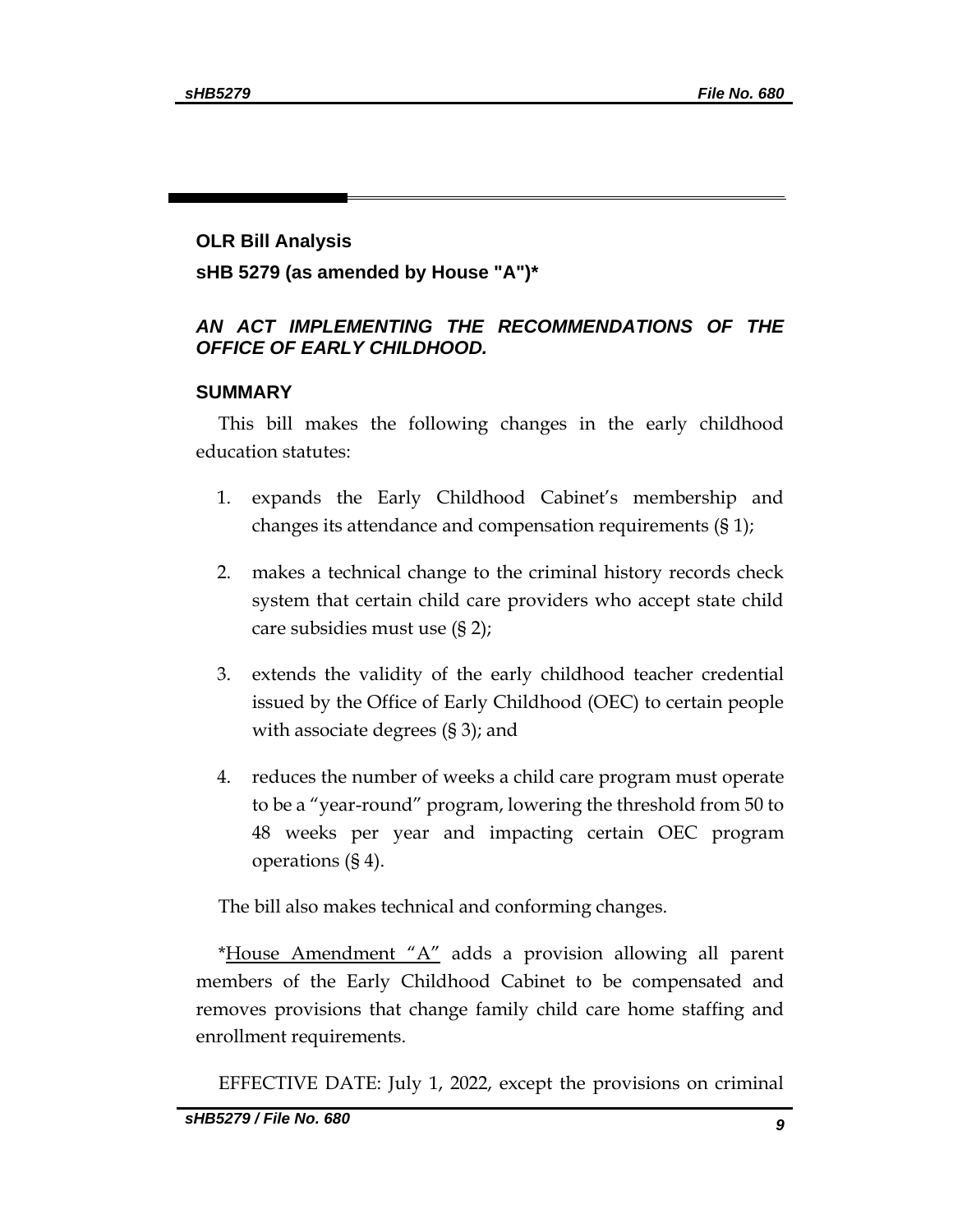history records checks (§ 2) and early childhood teacher credentials (§ 3) take effect upon passage.

# **§ 1 — EARLY CHILDHOOD CABINET MEMBERSHIP**

The Early Childhood Cabinet is an advisory body to OEC. The bill increases the cabinet's membership from 25 to 27, adding two appointments to the governor's eight in current law. These new appointees must be (1) an individual who is a licensed family child care home provider and member of a staffed family child care network (i.e., a regional community initiative offering ongoing support services) identified by the OEC commissioner and (2) a parent recommended by an OEC-appointed parent advisory group. The bill specifies that the following appointed parent or guardian members may be compensated, within available appropriations, for their time at and travel to cabinet meetings:

- 1. one who has a child who attends or attended a school readiness program and is appointed by the House minority leader,
- 2. one who has a child attending school in an educational reform district and is appointed by the House speaker, and
- 3. one who was recommended by a parent advisory group and is appointed by the governor.

Additionally, the bill eliminates from current law the mechanism that removes members from the cabinet if they miss three consecutive meetings or 50% of all meetings in one calendar year. By law, the cabinet must meet at least quarterly.

# **§ 3 — EARLY CHILDHOOD TEACHER CREDENTIAL**

By law, OEC may issue an early childhood teaching credential to people who hold either an associate degree or a bachelor's degree with a concentration in early childhood education. The degree program must be (1) from a regionally accredited institution and (2) approved by OEC and either (a) the Board of Regents for Higher Education or (b) the Office of Higher Education.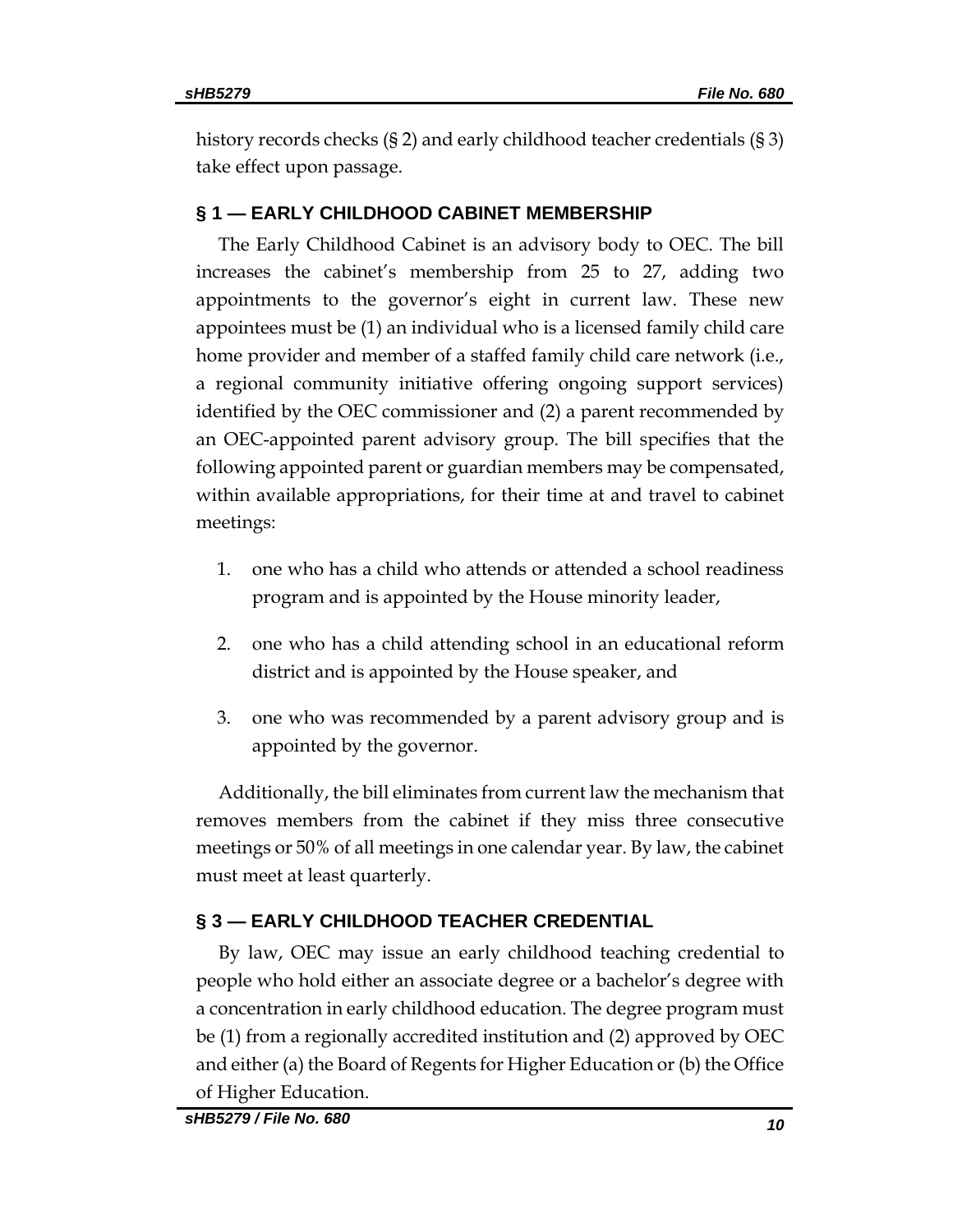Under current law, this credential's validity ends on June 30, 2021, when issued to someone who holds an associate degree. The bill removes the credential's termination date, making it valid indefinitely, as when issued by the office to someone with a bachelor's degree.

### **§ 4 — YEAR-ROUND PROGRAM DEFINITION**

The bill lowers, from 50 to 48, the number of weeks per year that a child care program must generally operate to be considered a "yearround" program. This new definition broadens the potential number of (1) school readiness programs that must use the excess portion of their per-pupil school readiness grant for salary staff increases and (2) child care programs to which the commissioner must give preference when (a) purchasing services and (b) awarding a supplemental quality enhancement grant.

#### *School Readiness Staff Salary Increases*

By law, school readiness programs are non-religious, state-funded programs that provide a developmentally appropriate learning experience for children three to five years old who are too young to enroll in kindergarten.

Existing law requires state-licensed school readiness programs that operate full-day, year-round programs and receive school readiness per-pupil state grants to use any grant amount exceeding \$8,927 per child exclusively to increase the salary of individuals directly responsible for teaching or caring for children in school readiness program classrooms (CGS § 10-16p(*l*)). By reducing the number of weeks that a school readiness program must operate to be considered a "year-round" program, the bill broadens the potential number of school readiness programs that must use their per-pupil grant excess for staff salary increases.

## *Purchase of Child Care Services*

By law, if the OEC commissioner directly purchases child care services, she must give preference to providers of full-day and yearround programs. These programs may be provided by public schools,